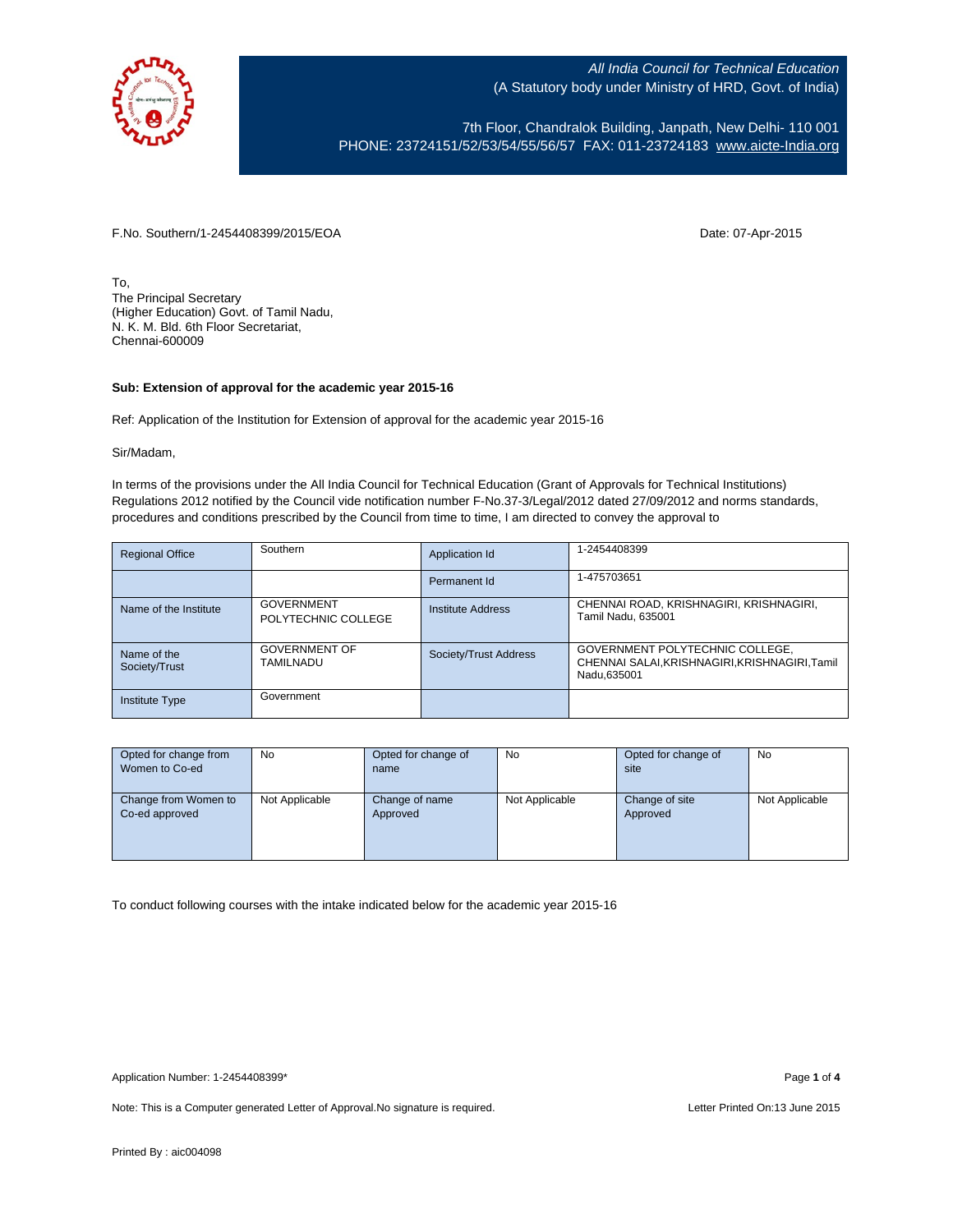

7th Floor, Chandralok Building, Janpath, New Delhi- 110 001 PHONE: 23724151/52/53/54/55/56/57 FAX: 011-23724183 [www.aicte-India.org](http://www.aicte-india.org/)

| Application Id: 1-2454408399                          |              | Course         |                                                                 | <b>Affiliating Body</b>    |                                                      |                |                     |                     |                     |                                          |
|-------------------------------------------------------|--------------|----------------|-----------------------------------------------------------------|----------------------------|------------------------------------------------------|----------------|---------------------|---------------------|---------------------|------------------------------------------|
| Program                                               | Shift        | Level          |                                                                 | Full/Part Time             |                                                      | Intake 2014-15 | Intake Approved for | NRI Approval status | PIO Approval status | Foreign Collaboration<br>Approval status |
|                                                       |              |                |                                                                 |                            |                                                      |                | $15 - 16$           |                     |                     |                                          |
| <b>ENGINEERING</b><br>AND<br><b>TECHNOLOGY</b>        | 1st<br>Shift | <b>DIPLOMA</b> | <b>CIVIL</b><br><b>ENGINEERING</b>                              | <b>FULL</b><br><b>TIME</b> | Directorate of<br>Technical<br>Education,<br>Chennai | 60             | 60                  | <b>NA</b>           | <b>NA</b>           | <b>NA</b>                                |
| <b>ENGINEERING</b><br><b>AND</b><br><b>TECHNOLOGY</b> | 1st<br>Shift | <b>DIPLOMA</b> | <b>CIVIL</b><br><b>ENGINEERING</b>                              | <b>PART</b><br><b>TIME</b> | Directorate of<br>Technical<br>Education,<br>Chennai | 30             | 30                  | NA                  | NA                  | <b>NA</b>                                |
| <b>ENGINEERING</b><br><b>AND</b><br><b>TECHNOLOGY</b> | 1st<br>Shift | <b>DIPLOMA</b> | <b>COMPUTER</b><br><b>ENGINEERING</b>                           | <b>FULL</b><br><b>TIME</b> | Directorate of<br>Technical<br>Education,<br>Chennai | 60             | 60                  | <b>NA</b>           | <b>NA</b>           | <b>NA</b>                                |
| <b>ENGINEERING</b><br>AND<br><b>TECHNOLOGY</b>        | 1st<br>Shift | <b>DIPLOMA</b> | <b>ELECTRONICS &amp;</b><br><b>COMMUNICATION</b><br><b>ENGG</b> | <b>FULL</b><br><b>TIME</b> | Directorate of<br>Technical<br>Education,<br>Chennai | 60             | 60                  | <b>NA</b>           | <b>NA</b>           | <b>NA</b>                                |
| <b>ENGINEERING</b><br><b>AND</b><br><b>TECHNOLOGY</b> | 1st<br>Shift | <b>DIPLOMA</b> | <b>ELECTRONICS &amp;</b><br>COMMUNICATION<br><b>ENGG</b>        | <b>PART</b><br><b>TIME</b> | Directorate of<br>Technical<br>Education,<br>Chennai | 30             | 30                  | <b>NA</b>           | $N_A$               | <b>NA</b>                                |
| <b>ENGINEERING</b><br><b>AND</b><br><b>TECHNOLOGY</b> | 1st<br>Shift | <b>DIPLOMA</b> | <b>MECHANICAL</b><br><b>ENGINEERING</b>                         | <b>FULL</b><br><b>TIME</b> | Directorate of<br>Technical<br>Education,<br>Chennai | 60             | 60                  | <b>NA</b>           | $N_A$               | <b>NA</b>                                |
| <b>ENGINEERING</b><br><b>AND</b><br><b>TECHNOLOGY</b> | 1st<br>Shift | <b>DIPLOMA</b> | <b>MECHANICAL</b><br><b>ENGINEERING</b>                         | PART<br><b>TIME</b>        | Directorate of<br>Technical<br>Education,<br>Chennai | 30             | 30                  | <b>NA</b>           | <b>NA</b>           | NA                                       |
| <b>ENGINEERING</b><br><b>AND</b><br><b>TECHNOLOGY</b> | 2nd<br>Shift | <b>DIPLOMA</b> | <b>CIVIL</b><br><b>ENGINEERING</b>                              | <b>FULL</b><br><b>TIME</b> | Directorate of<br>Technical<br>Education,<br>Chennai | 60             | 60                  | <b>NA</b>           | NA                  | <b>NA</b>                                |

Application Number: 1-2454408399\* Page **2** of **4**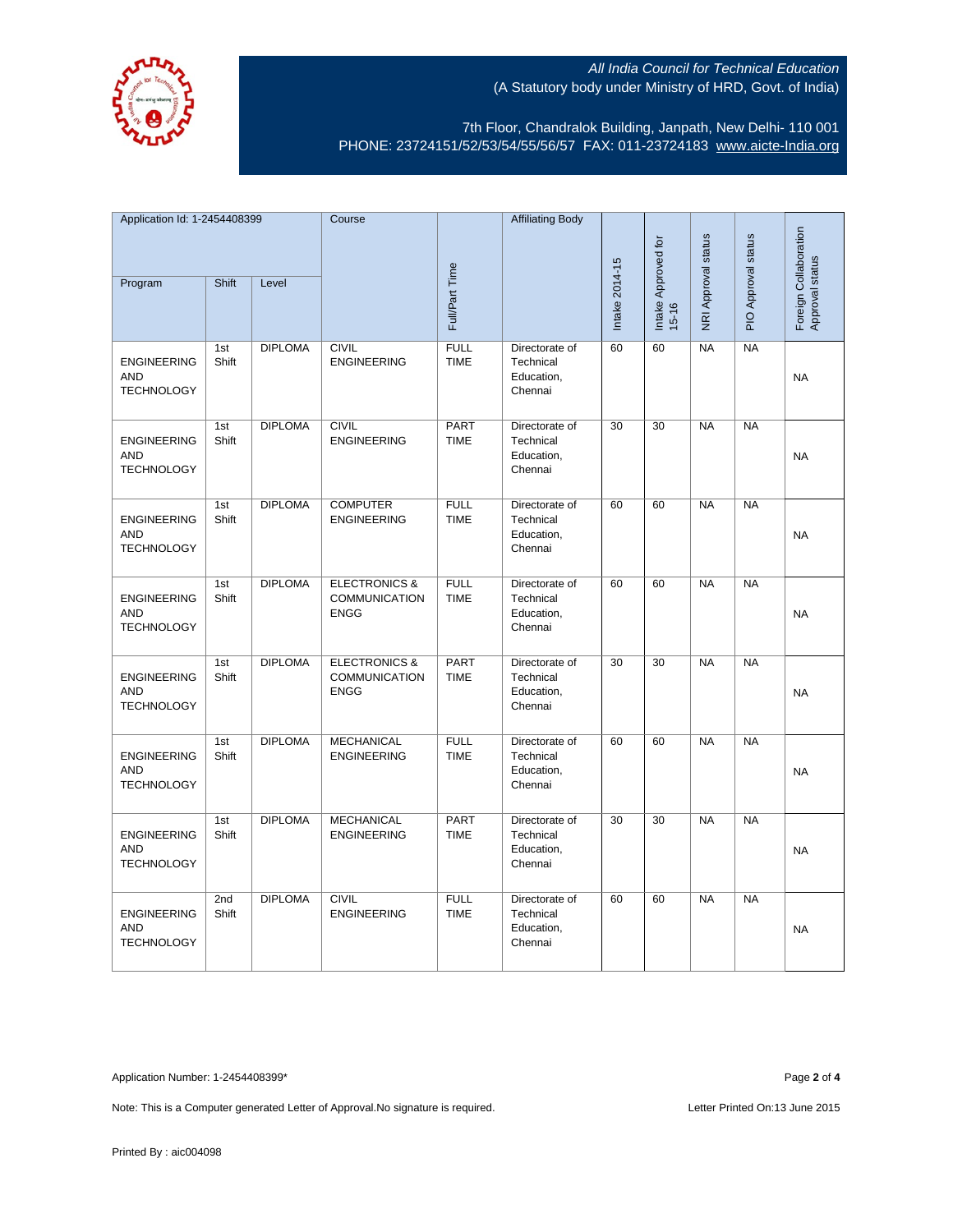

7th Floor, Chandralok Building, Janpath, New Delhi- 110 001 PHONE: 23724151/52/53/54/55/56/57 FAX: 011-23724183 [www.aicte-India.org](http://www.aicte-india.org/)

| Application Id: 1-2454408399<br>Program               | Shift        | Level          | Course                                                          | Full/Part Time             | <b>Affiliating Body</b>                              | 2014-15<br>Intake | Approved for<br>Intake<br>$15 - 16$ | NRI Approval status | status<br>PIO Approval | Foreign Collaboration<br>Approval status |
|-------------------------------------------------------|--------------|----------------|-----------------------------------------------------------------|----------------------------|------------------------------------------------------|-------------------|-------------------------------------|---------------------|------------------------|------------------------------------------|
| <b>ENGINEERING</b><br><b>AND</b><br><b>TECHNOLOGY</b> | 2nd<br>Shift | <b>DIPLOMA</b> | <b>COMPUTER</b><br><b>ENGINEERING</b>                           | <b>FULL</b><br><b>TIME</b> | Directorate of<br>Technical<br>Education,<br>Chennai | 60                | 60                                  | <b>NA</b>           | <b>NA</b>              | <b>NA</b>                                |
| <b>ENGINEERING</b><br><b>AND</b><br><b>TECHNOLOGY</b> | 2nd<br>Shift | <b>DIPLOMA</b> | <b>ELECTRONICS &amp;</b><br><b>COMMUNICATION</b><br><b>ENGG</b> | <b>FULL</b><br><b>TIME</b> | Directorate of<br>Technical<br>Education,<br>Chennai | 60                | 60                                  | <b>NA</b>           | <b>NA</b>              | <b>NA</b>                                |
| <b>ENGINEERING</b><br><b>AND</b><br><b>TECHNOLOGY</b> | 2nd<br>Shift | <b>DIPLOMA</b> | <b>MECHANICAL</b><br><b>ENGINEERING</b>                         | <b>FULL</b><br><b>TIME</b> | Directorate of<br>Technical<br>Education,<br>Chennai | 60                | 60                                  | <b>NA</b>           | <b>NA</b>              | <b>NA</b>                                |

Note: Validity of the course details may be verified at www.aicte-india.org>departments>approvals

The above mentioned approval is subject to the condition that GOVERNMENT POLYTECHNIC COLLEGE shall follow and adhere to the Regulations, guidelines and directions issued by AICTE from time to time and the undertaking / affidavit given by the institution along with the application submitted by the institution on portal.

In case of any differences in content in this Computer generated Extension of Approval Letter, the content/information as approved by the Executive Council / General Council as available on the record of AICTE shall be final and binding.

Strict compliance of Anti-Ragging Regulation:- Approval is subject to strict compliance of provisions made in AICTE Regulation notified vide F. No. 37-3/Legal/AICTE/2009 dated July 1, 2009 for Prevention and Prohibition of Ragging in Technical Institutions. In case Institution fails to take adequate steps to Prevent Ragging or fails to act in accordance with AICTE Regulation or fails to punish perpetrators or incidents of Ragging, it will be liable to take any action as defined under clause 9(4) of the said Regulation.

> **Dr. Avinash S Pant Actg Chairman, AICTE**